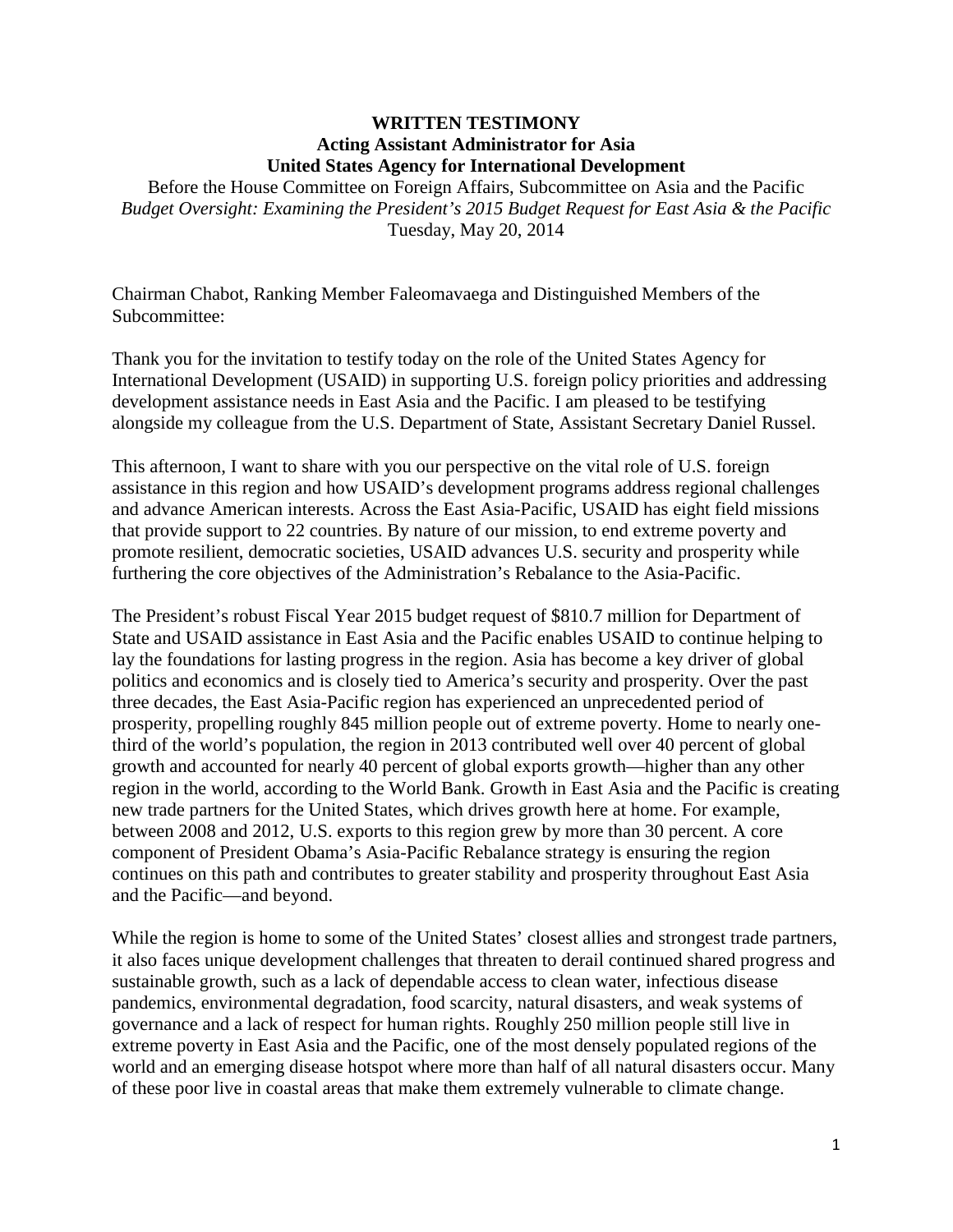USAID assistance expands stable, free societies, creates markets and trade partners for the United States, and fosters good will abroad through the promotion of economic growth and democratic opportunity, investment in people and institutions, and strengthening of physical and human security for all ethnic groups, women and other marginalized populations. We are tackling complex regional challenges and advancing U.S. foreign policy through four development approaches: 1) Advancing regional cooperation to effectively address cross-border challenges—primarily in the areas of trade and investment, agriculture and food security, environment and water, and health—to contribute to greater regional stability and prosperity; 2) Addressing regional development challenges through the three Presidential Initiatives: the Global Health Initiative, Feed the Future and the Global Climate Change Initiative; 3) Leveraging science, technology, innovation and partnerships to extend our reach and maximize our impact, while driving down costs and yielding a better return for the American taxpayer; and 4) Supporting Burma's transition.

### **Advancing Regional Cooperation**

In support of the Asia-Pacific Rebalance, we are working through the Association of Southeast Asian Nations (ASEAN), the Asia-Pacific Economic Cooperation (APEC) forum and the Lower Mekong Initiative (LMI) to magnify our efforts to drive progress and shape an effective regional architecture that strengthens regional stability and economic growth. Through USAID's Regional Development Mission for Asia, we are engaging ASEAN in such areas as supply-chain development, disaster risk reduction, human trafficking, human rights and combatting the illegal trade in wildlife. We are also supporting regional players in achieving ASEAN economic integration by 2015—an important milestone that will fuel further growth, create more middle class consumers and expand export opportunities for United States business within ASEAN, which already ranks as our fourth largest export market. USAID's five-year ASEAN Connectivity through Trade and Investment (ACTI) project supports this goal by providing technical assistance to improve ASEAN's regulatory framework for trade and investment and private sector competitiveness, in line with the U.S.-ASEAN Trade and Investment Framework and the Expanded Economic Engagement initiative.

As part of this, we are providing business development and market linkage support for smalland medium-sized businesses, which account for 96 percent of all businesses within ASEAN and represent the majority of domestic employment. We are targeting the vast youth population which represents 60 percent of ASEAN's total population—as well as women and other marginalized groups for inclusion. To lower the cost of doing business across the region, we are supporting customs integration across all 10 ASEAN member countries to enable electronic exchange of data for cargo clearance, which accelerates the time to import and export, improves enforcement and compliance at the border, and reduces trade transaction costs and time. This 'single window' for conducting trade with ASEAN countries will also facilitate ASEAN's participation in global supply chains, creating opportunities for expansion for American business.

We are also working with the Office of the United States Trade Representative (USTR) and the Department of State to increase trade liberalization and ease business facilitation through APEC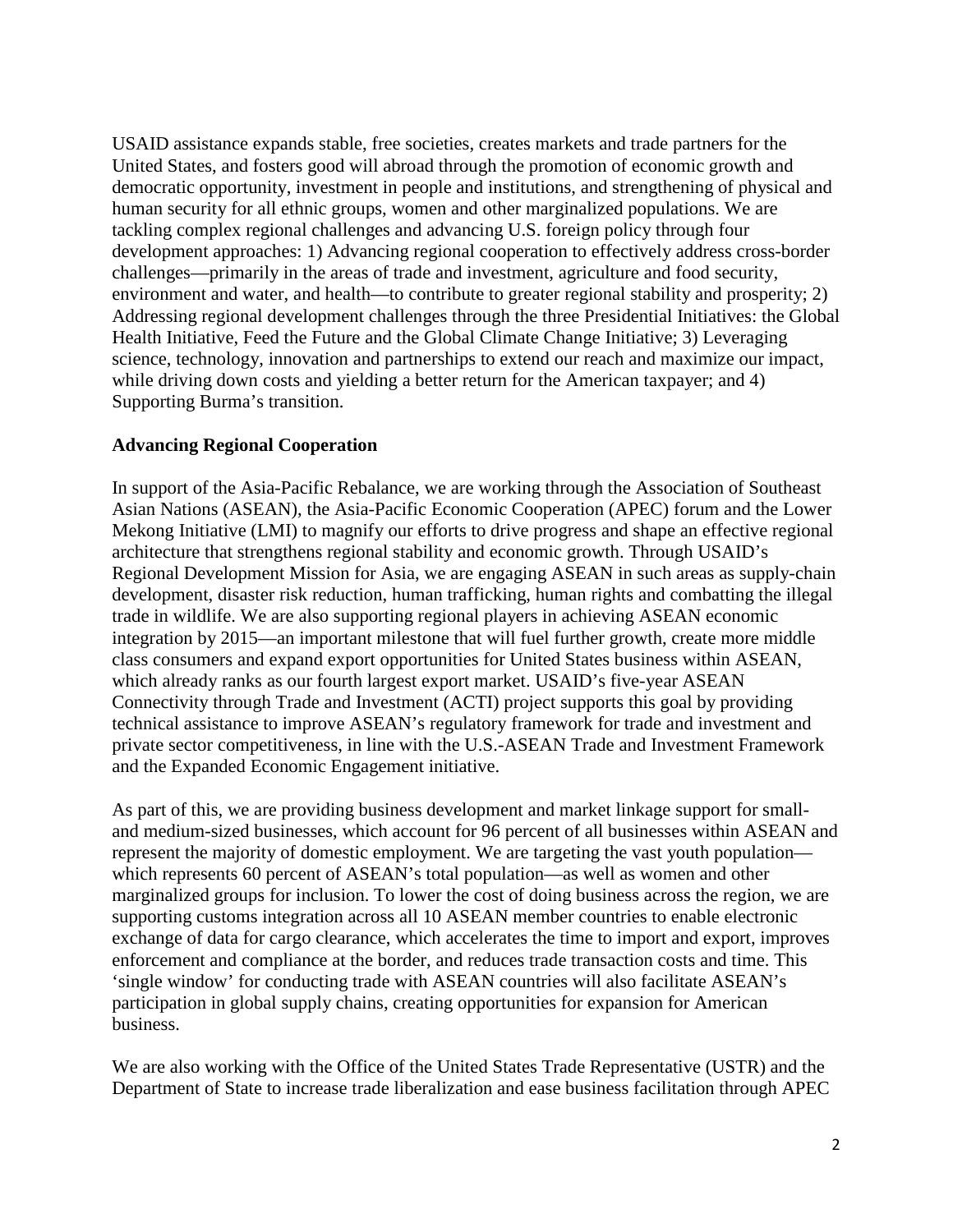as well as through the implementation of the World Trade Organization Trade Facilitation Agreement.

Through LMI, we are facilitating cooperation on transnational development challenges in the Lower Mekong sub-region, which includes Burma, Cambodia, Laos, Thailand and Vietnam. LMI focuses on six pillars: agriculture and food security, connectivity, education, energy security, environment and water, and health. For example, recognizing that infrastructure projects such as large-scale hydropower dams can disrupt the river's major fisheries and degrade the food security, livelihoods, water availability and transportation options for approximately 60 million people in the sub-region, we are working together with the Department of State, other donors and LMI countries to pursue energy and development options that are more sustainable for people, economies and ecosystems.

### **Addressing Regional Development Challenges through the Presidential Initiatives**

The Global Health Initiative operates in countries across East Asia-Pacific to address regional health priorities, including ending preventable child and maternal deaths, preventing the spread of HIV among key populations through the President's Emergency Plan for AIDS Relief (PEPFAR), addressing artemisinin-resistant malaria through the President's Malaria Initiative, responding to the burden of tuberculosis and multidrug-resistant tuberculosis, as well as improving surveillance and response capacity for pandemic influenza and other emerging threats in line with the Global Health Security Agenda. Through sustained commitments to improving health systems, we've made progress encouraging governments to invest more in reversing poor health trends. For example, in Cambodia, the government has gradually increased its health spending to levels above average in the region. We're also improving the control of tuberculosis and multidrug-resistant tuberculosis using rapid diagnosis technology called GeneXpert. This technology dramatically reduces the time it takes to diagnose drug-resistant tuberculosis from weeks to just a couple of hours, which plays an important role in preventing transmission and saving lives by ensuring people receive the correct treatment regimen. Since introducing the technology in Indonesia, which has one of the highest burdens of both regular and multidrugresistant tuberculosis, the number of individuals with multidrug-resistant tuberculosis beginning treatment within two weeks of diagnosis has increased by 35 percent.

The Feed the Future Initiative operates in Cambodia and Timor-Leste, with an emerging focus on Burma. In Cambodia, rice is the predominant food crop, grown on the majority of the country's cultivated land and mostly only during the wet season. As a result, farm families are deprived of a nutritious diet and often go without food for part of the year when their rice runs out. The lack of an established domestic supply of fruits and vegetables means that the market is dependent on imports from neighboring countries. USAID helps farmers increase their incomes and gain access to a more nutritious diet by introducing high value horticulture crops to their field rotations and linking farmers to buyers. At the same time, USAID engages the private sector in providing advisory services and agriculture inputs, such as fertilizers and farming tools. Through this focus on diversification of rural production and income, USAID has successfully created the beginnings of a viable and sustainable commercial horticulture sector. Many commercial farmers have more than tripled their incomes as a result of USAID assistance.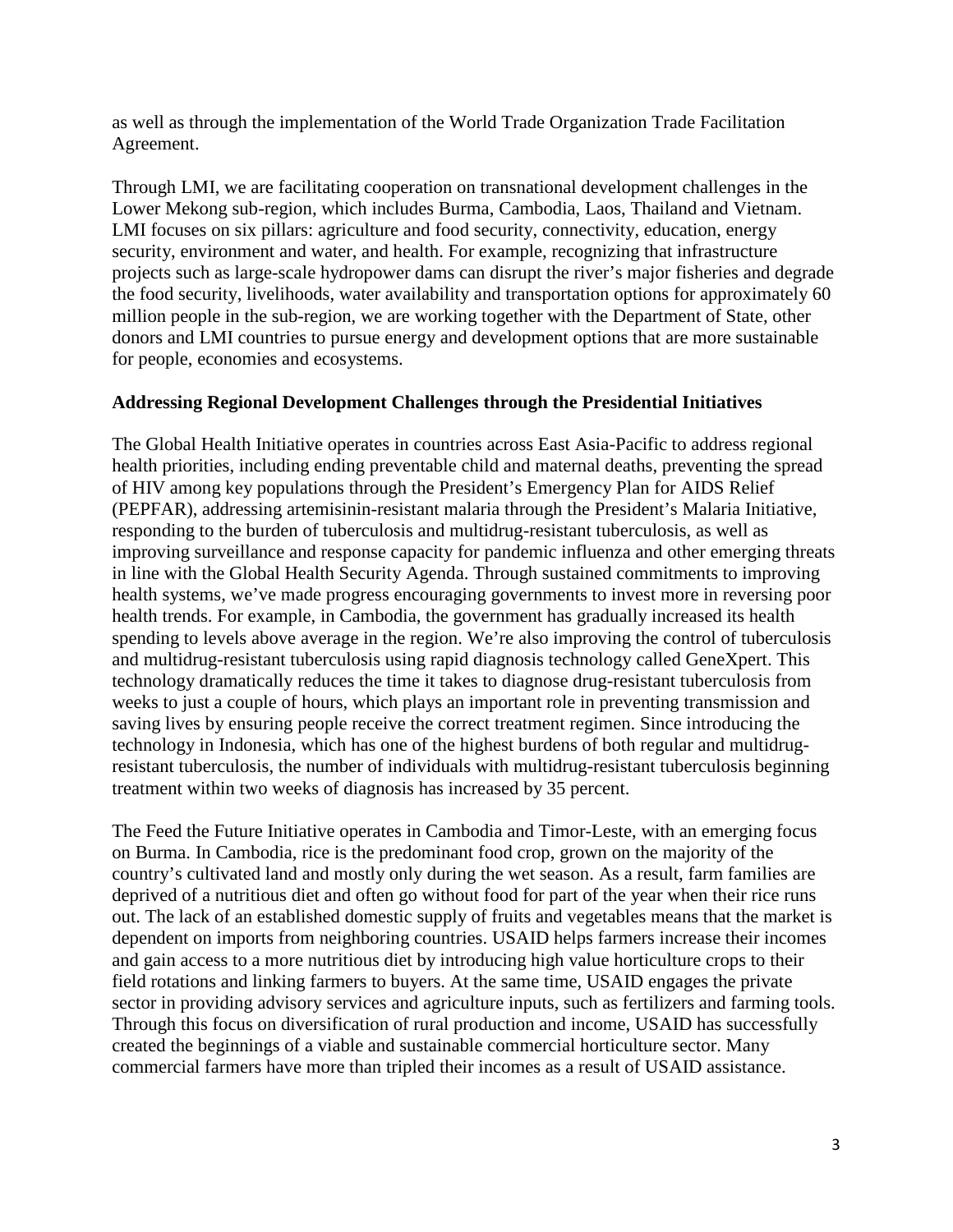In February 2014, U.S. Secretary of State John Kerry highlighted the urgency of addressing climate change—particularly due to its implications on national security as well as economic opportunities. Through the President's Global Climate Change Initiative, USAID works with partners in Cambodia, Indonesia, Philippines, Timor-Leste, Vietnam and the Pacific Islands to reduce emissions from deforestation, promote sustainable and resilient societies, and foster lowcarbon growth and clean energy. This is especially important as 10 billion pounds of airborne pollutants from Asia reach the United States annually. Sixty percent of the world's natural disasters occur in Asia, and the region is extremely vulnerable to the negative impacts of global climate change. With its 17,000 islands and 34,000 miles of coastline (almost three times that of the United States), Indonesia is particularly vulnerable to sea level rise, ocean acidification, and the increasing frequency and intensity of severe storm events. USAID partners with the Indonesian government to protect 20 million hectares—almost the size of Nebraska—of ocean and coastal resources that impact the food and economic security of 250 million people.

### **Leveraging Science, Technology, Innovation and Partnerships to Maximize Impact**

In this constrained budget environment, USAID is utilizing a new model of development that promotes partnerships and harnesses science, technology and innovation to enhance development outcomes and maximize impact. In Cambodia, for example, USAID is utilizing mobile technology to help civil society more effectively deliver information and services to every corner of the country. USAID's programs supported the launch of an elections hotline that received over 600,000 calls from Cambodians interested in confirming voter registration and learning how and where to vote. USAID also developed an automated call-in system targeting garment factory workers, mostly young women, which provided information on their labor rights. The recently launched U.S. Global Development Lab will crowdsource scientific and technological research and open innovation to identify new solutions that increase the reach, speed and costeffectiveness of development assistance, bolstering USAID's work in this area.

Throughout Asia, we are leveraging new talent and resources wherever possible—from the growing private sector to expanded donor collaboration. USAID committed to deepening bilateral cooperation on development challenges with Japan during the first U.S.-Japan Development Dialogue in February 2014. President Obama and Prime Minister Shinzo Abe reaffirmed this pledge to expand development cooperation in their April 25 joint statement. USAID is similarly increasing its cooperation with the Korea International Cooperation Agency through the signing of a memorandum of understanding in April 2014. With the ratio of foreign direct investment to official development assistance in East Asia and the Pacific standing at 43 to 1, we are taking advantage of a unique opportunity to leverage private sector resources. A prime example of how we utilize this approach is in Timor-Leste, where we saw a great opportunity to partner with ConocoPhillips and double the number of farm families we were able to reach with crop diversification training. As a result, farmers practicing new horticulture techniques have boosted their incomes by up to 400 percent.

To achieve greater program effectiveness and more measureable results, USAID has worked aggressively through its strategic planning process to focus resources in countries where they are needed most, to activities that are the most cost-effective, and to programs that enable USAID to have the most sustainable impact. As part of this, in Mongolia, USAID's presence and assistance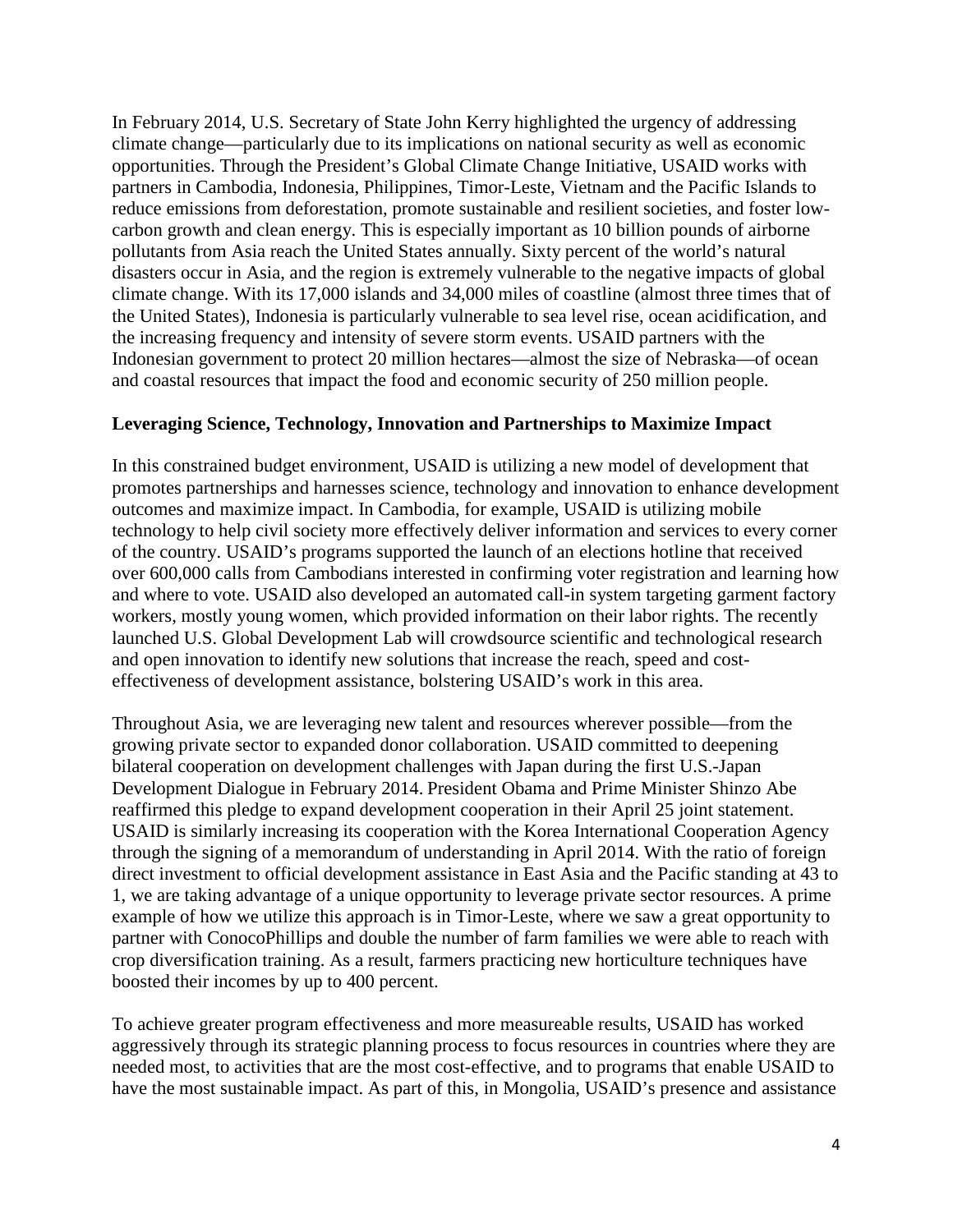will draw down and transition after FY 2015 to a final program that builds on past USAID successes and investments and recognizes Mongolia's growing ability to meet development goals on its own.

### **Supporting Burma's Transition**

Given the changing environment and expanding bilateral relationship following the reestablishment of a USAID mission in 2012, the United States is seizing an important opportunity to support a successful democratic transition in Burma, which will produce greater stability and increased economic opportunity regionally and for the United States. The robust FY 2015 request will enable USAID to continue supporting Burma on important upcoming milestones: the scheduled 2015 national election, advancing a durable peace settlement and meeting ASEAN 2015 economic integration standards. These issues present opportunities to achieve societal, economic and democratic progress and catalyze the country's reform agenda. Urging the Government of Burma to address and mitigate violence will play a key role in the country's transition.

Guided by the U.S.-Burma Partnership for Democracy, Peace and Prosperity, and consistent with the aspirations of the people of Burma, USAID strives to ensure that all of Burma's people play a vital role in their country's development and share a stake in its future. Specifically, USAID supports the ongoing peace process between the government and the country's ethnic minorities; bolsters Burma's transition to democracy; improves the health and economic well-being of the people of Burma, especially the 26 percent of the population estimated by the Government of Burma to be living in poverty; and integrates Burma into regional platforms that foster greater international cooperation and stability. USAID is poised to support the Burmese peace process as it reaches a critical stage along what is likely to be a long road to a lasting political settlement. Throughout this critical period in Burma's reform and opening, we are pursuing an approach that empowers civil society to engage with reform champions within the government to take advantage of opportunities to deepen reforms while guarding against retrenchment. Recognizing the long years of efforts and sacrifice of civil society actors in Burma, USAID seeks to increase our engagement with and support to those seeking to achieve a lasting peace. During the drafting phase of one piece of legislation—the draft Association Registration law, which concerns the registration of civil society organizations—USAID helped facilitate a much broader and inclusive consultation process between civil society and Parliament, which Parliament later characterized as "a model for future legislative drafting."

The U.S. Government regularly engages the Government of Burma, local leaders, religious leaders and civil society on resolving the humanitarian crisis in Rakhine State—a front line challenge during the country's transition. We are providing humanitarian assistance to vulnerable and internally displaced people, including over 1.6 million people in 2013, and we are working to address the root causes of long-running conflicts and ethnic tensions.

In Burma, more than one-third of child deaths are a result of under-nutrition and 70 percent of the population lives off the land. USAID will ensure that investments in agriculture, food security and health provide an opportunity to improve lives and expand economic growth, particularly in remote, rural areas. A key area of focus is increasing the productivity and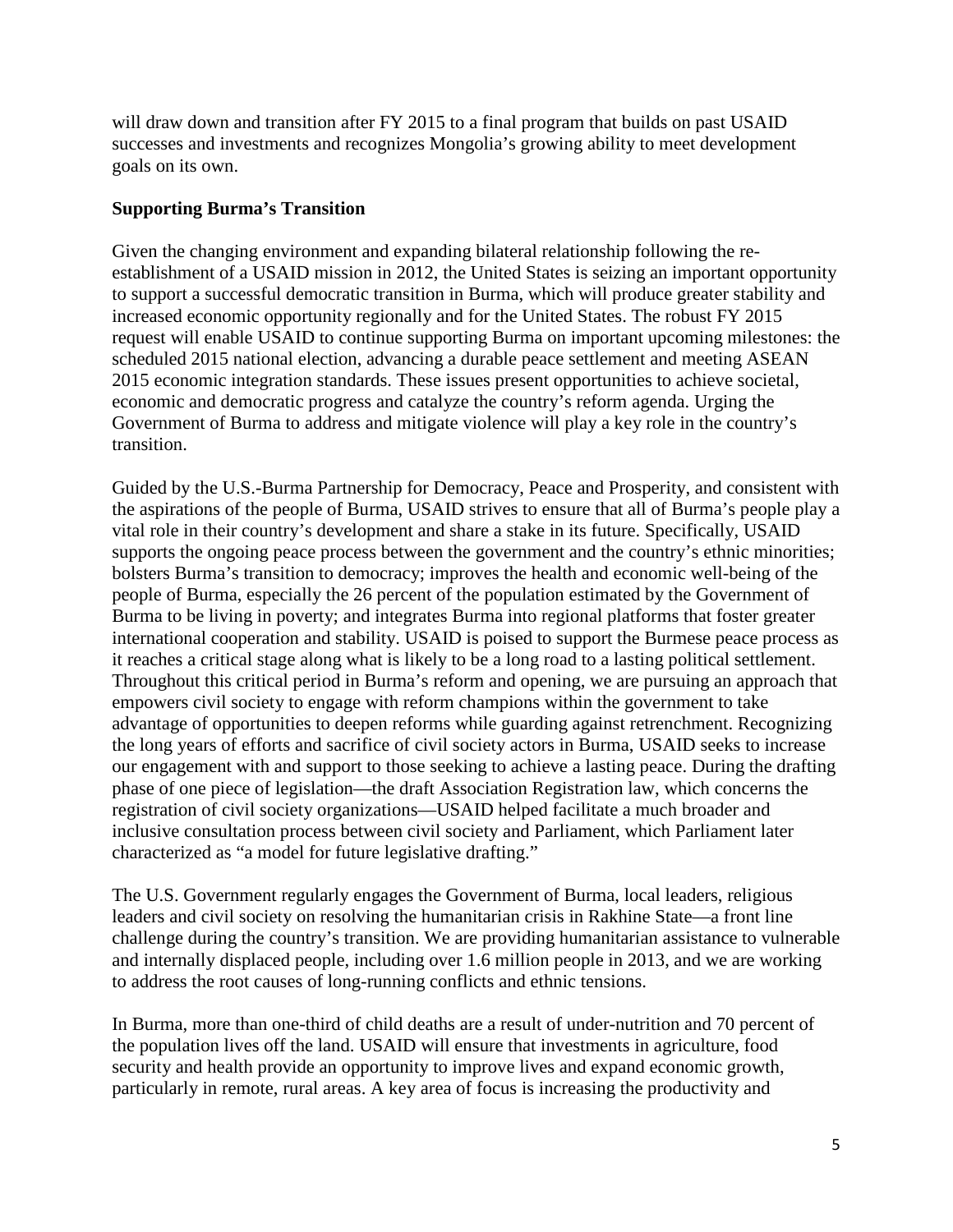profitability of rural enterprises with an emphasis on small-holder farmers and the landless. USAID provided significant input into the recently enacted Farmer Rights Protection Act, advising lawmakers to include issues such as freedom of crop choice, ministry coordination, a focus on small-holder farmers and support for farmers in the event of crop loss. Also, USAID programming has resulted in more than 12,000 farmers utilizing improved agriculture technologies. USAID's ongoing activities to strengthen Burma's health system include working with the government and other development partners to develop a national supply chain system for essential drugs and health commodities and launching Burma's first Demographic and Health Survey to collect baseline data critical to policy-making and service delivery planning.

## **FY 2015 Highlights by Country**

### **Philippines**

The Philippines, Southeast Asia's oldest democracy, is an important development, trade and security partner to the United States. President Obama's April 2014 visit to the Philippines underscores the importance of the U.S.-Philippines partnership. With 18 percent of the population living in extreme poverty, according to the most recent World Bank data, USAID programs focus on accelerating inclusive economic growth, improving quality health access and education, democracy and governance, rebuilding in areas impacted by Typhoon Haiyan, and enhancing environmental resilience through global climate change programming. In six conflictaffected areas of Mindanao, USAID strengthens civil society's ability to address important social and political issues—ever important after the March 2014 signing of the Bangsamoro Peace Agreement.

The Philippines is one of four countries worldwide selected to join the Partnership for Growth (PFG). Under the PFG, USAID collaborates with 15 U.S. Government agencies and the Philippine government to address the country's most binding constraints to growth: weak governance, including issues in land rights; inadequate fiscal resources; lack of infrastructure; and weak human capacity. Since PFG commenced in 2011, the Philippines has achieved remarkable economic progress. Real GDP growth has averaged 7 percent per year, the country's competitiveness ranking increased by 28 places and the Philippines advanced 35 places in Transparency International's Corruption Perceptions Index. The Philippines has also made great progress in making its regulatory environment more business friendly, ranking in this area as the world's fourth top reformer in the World Bank and IFC's *Doing Business 2014* report. In 2010, USAID helped enact the Residential Free Patent Law, which streamlined the land registration process, and has supported its implementation by assisting in the creation of land management offices in over 100 cities and municipalities which have issued 59,000 residential titles a year on average. USAID also assisted the Philippine government's Office of the Ombudsman in devising and initiating a process to account for all pending corruption cases—estimated to be around 15,000 to 20,000—an unprecedented effort since the inception of the office roughly 25 years ago. To alleviate endemic poverty in most rural areas and foster a more inclusive development trajectory, USAID also supports efforts to transform second-tier cities to become effective catalysts for growth in the rural areas and in urban centers outside of Metro Manila.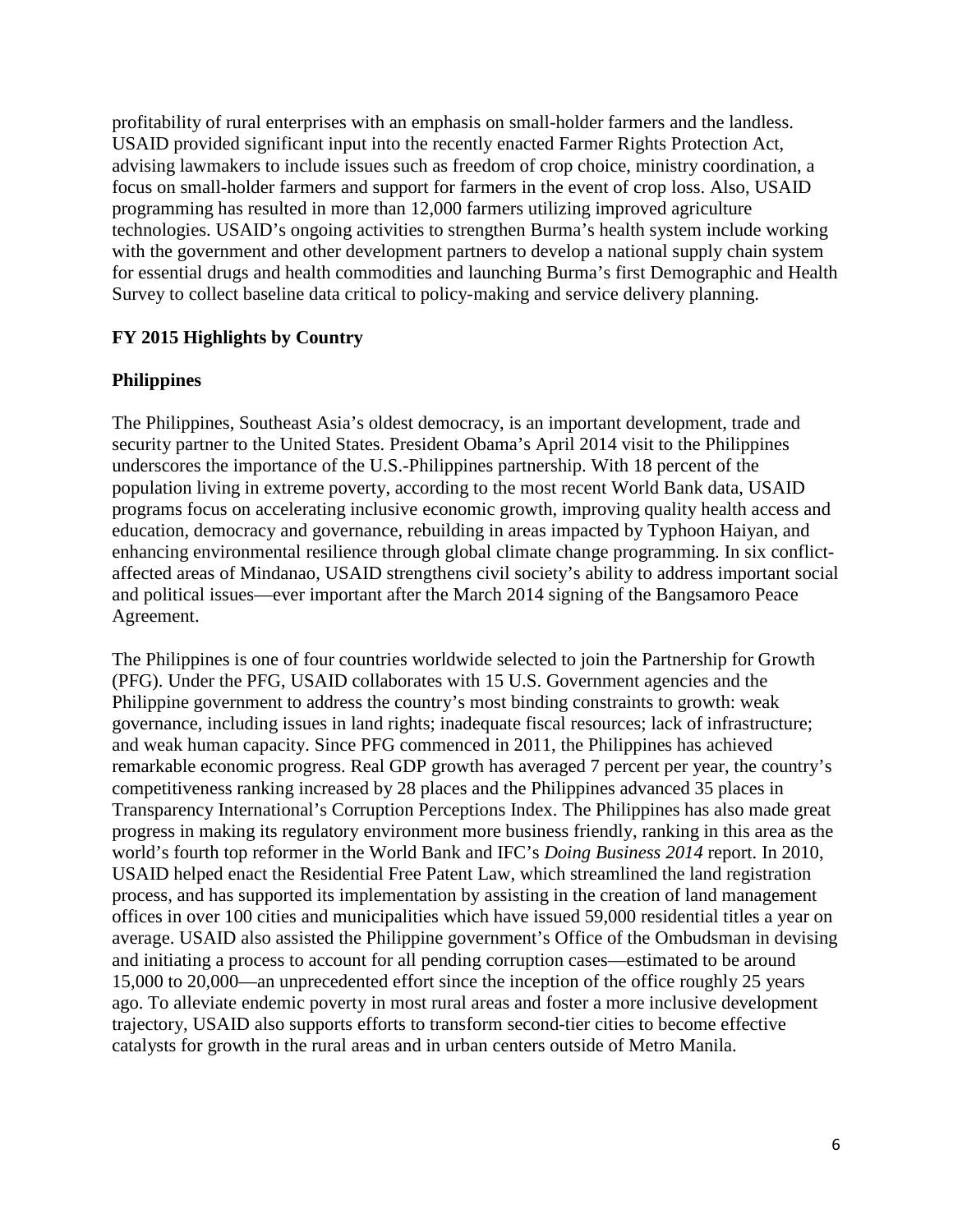For more than two decades, the U.S. Government has worked with the Government of the Philippines to strengthen its disaster management system and response capabilities through the development of early warning systems and evacuation plans, and the training of emergency responders. Such training helped the Government of the Philippines more effectively respond in November 2013 to Typhoon Haiyan. We continue to partner with the Government of the Philippines, the private sector, diaspora communities and civil society to rebuild typhoonaffected communities, with a focus on increasing resilience to future natural disasters and climate change. For example, through a public-private partnership with Proctor & Gamble and Coca-Cola, we are rebuilding up to 1,000 small businesses damaged or destroyed by the typhoon.

## **Pacific Islands**

The Pacific Islands are on the front lines of a variety of global challenges, including global climate change, infectious disease and natural disasters. USAID focuses on issues that provide the greatest socio-economic support to Pacific Island nations: global climate change adaptation and mitigation, HIV/AIDS prevention and treatment, women's peacebuilding and support for survivors of gender-based violence in Papua New Guinea, and elections support in Fiji. We work closely with Pacific Island governments, bilateral and multilateral donors, the private sector and civil society organizations to ensure that USAID programs have the greatest possible impact. A key ongoing priority is building the resiliency of more than 120 coastal communities across the Pacific to cope with more intense and frequent weather events and ecosystem degradation in the short term, and sea-level rise in the long term, with an increased focus on increasing the capacity of local partners to address the negative effects of global climate change.

For example, in 2013 at the Pacific Islands Forum in Majuro, Marshall Islands, we announced a new Pacific American Climate Fund project to provide and monitor grants for climate change adaptation measures to qualifying sub grantees in the Pacific Islands region.

## **Indonesia**

As the world's largest Muslim-majority nation and third largest democracy, Indonesia is a regional and global player growing in influence as well as a linchpin of regional security. Given Indonesia's middle-income status, USAID is moving beyond the traditional donor-recipient model to an equal partnership that leverages greater resources from the Government of Indonesia to address development challenges. Under the South-South and Triangular Cooperation Memorandum of Understanding, signed by Secretary Kerry in February 2014, Indonesia and the United States collaborate on the provision of assistance to developing countries in areas of mutual interest, such as disaster risk reduction and democratic governance. Within Indonesia, USAID helps meet the needs of the most vulnerable people—including the 16 percent of the population living in extreme poverty—with a focus on improving health care and primary education. USAID also tackles environmental and disaster readiness issues, addresses Indonesia's high youth unemployment rate through the modernization of higher education instruction, and strengthens a just and accountable democracy that is politically and socially stable.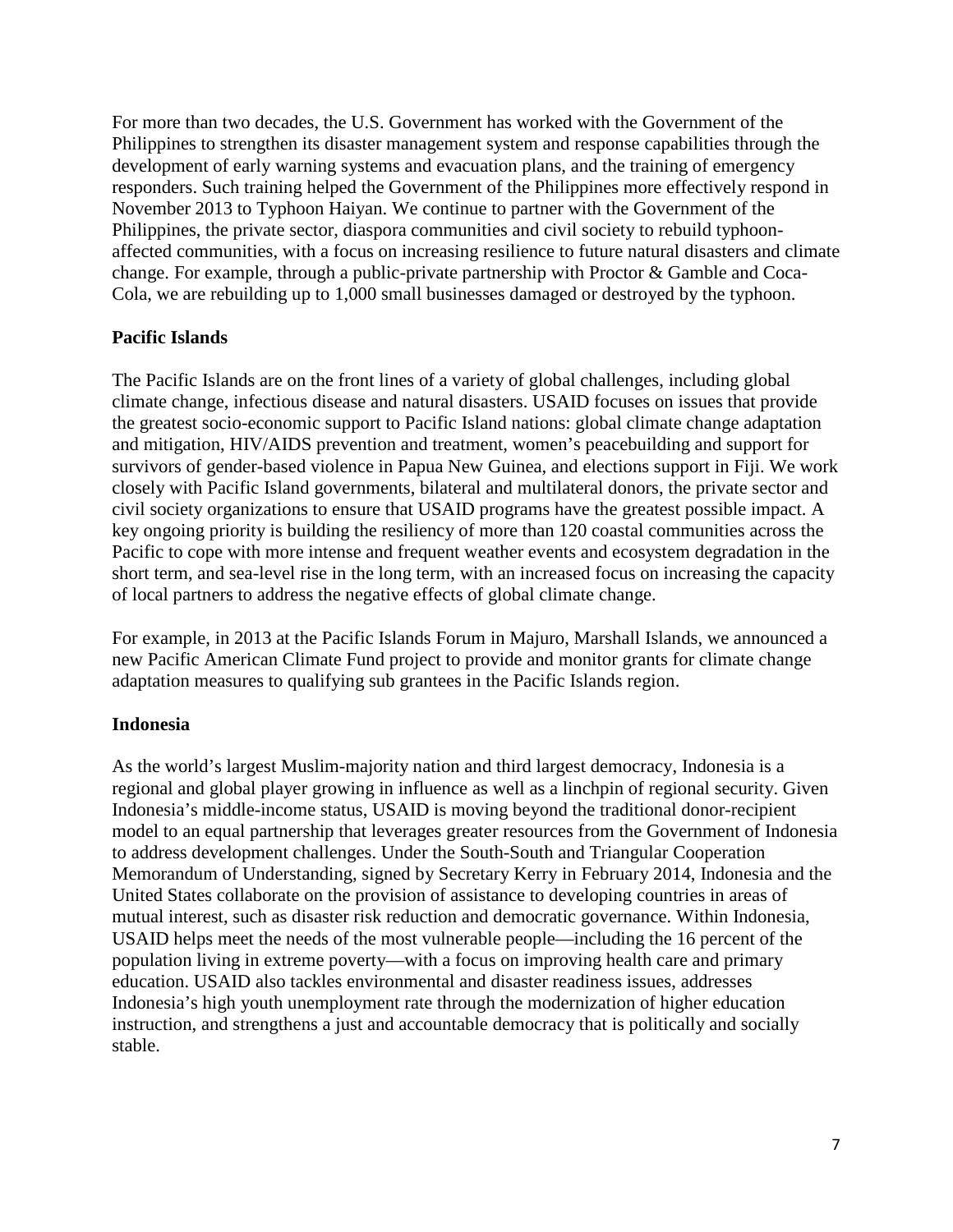The United States serves as a long-term partner in helping Indonesia conserve its biodiversity the second greatest in the world. Through the Tropical Forest Alliance 2020, which the U.S Government created in partnership with the Consumer Goods Forum, a network of over 400 global companies, the Government of Indonesia is actively engaged in efforts to reduce commodity-driven tropical deforestation from soy, beef, palm oil, and pulp and paper—which account for nearly 40 percent of global tropical deforestation. Illegal and unsustainable deforestation not only puts vulnerable populations at further risk, but it also contributes to greenhouse gas emissions and the loss of endangered species, such as tigers and rhinos.

### **Vietnam**

Accelerating Vietnam's transformation to a responsible, more inclusive partner and a marketbased economy is a priority for the United States, particularly as Vietnam's influence grows throughout Asia. Vietnam has experienced rapid economic growth over the past 15 years and has risen to the status of a lower middle-income country. However, poor governance and other vulnerabilities, including an extreme poverty rate of nearly 17 percent, pose significant challenges to Vietnam's progress. USAID focuses resources to improve public participation and accountability in governance areas most likely to advance inclusion and well-being, such as in HIV/AIDS prevention and treatment, environment, economic reform and governance, social services for vulnerable populations, and higher education.

Enabling trade that benefits all citizens will help Vietnam continue its integration into the global economy. The United States Government has strongly supported Vietnam's economic governance over the past 10 years, and USAID assistance has been critical to the development of the legal and regulatory framework for a market economy in Vietnam. For example, USAID has a direct partnership with Vietnam's Chamber of Commerce and Industry to assess province-level competitiveness, drive regulatory reforms and improve the investment environment. Also, programming such as the Governance for Inclusive Growth program builds governance capacity to support successful implementation of Vietnam's trade commitments under the Trans-Pacific Partnership and other economic reforms that foster inclusive growth.

In support of greater inclusiveness, USAID helps persons with disabilities, regardless of cause, to integrate into society by improving access to health, education and employment, including through the Leahy War Victims Fund. Since 1989, USAID has provided more than 65,000 people with disabilities with skills training and job placement, corrective surgery, and prosthetic and orthopedic devices. Over 85 percent of provinces in Vietnam have drafted provincial disability action plans following USAID's engagement on the National Disability Action Plan. Also, USAID has helped expand access to lifesaving antiretroviral HIV treatment to roughly 45,000 of the 75,000 individuals who receive treatment in Vietnam. Under PEPFAR, USAID's programming is shifting to encourage the Government of Vietnam to take on more responsibility for treating and supporting those living with HIV/AIDS.

Vietnam is one of the most vulnerable countries to climate change. USAID programs focus on adaptation, sustainable landscapes and clean energy under the Global Climate Change Initiative, including increasing resilience in delta areas. Finally, noted as a priority in the joint statement issued by President Obama and President Truong Tan Sang in July 2013, USAID will continue